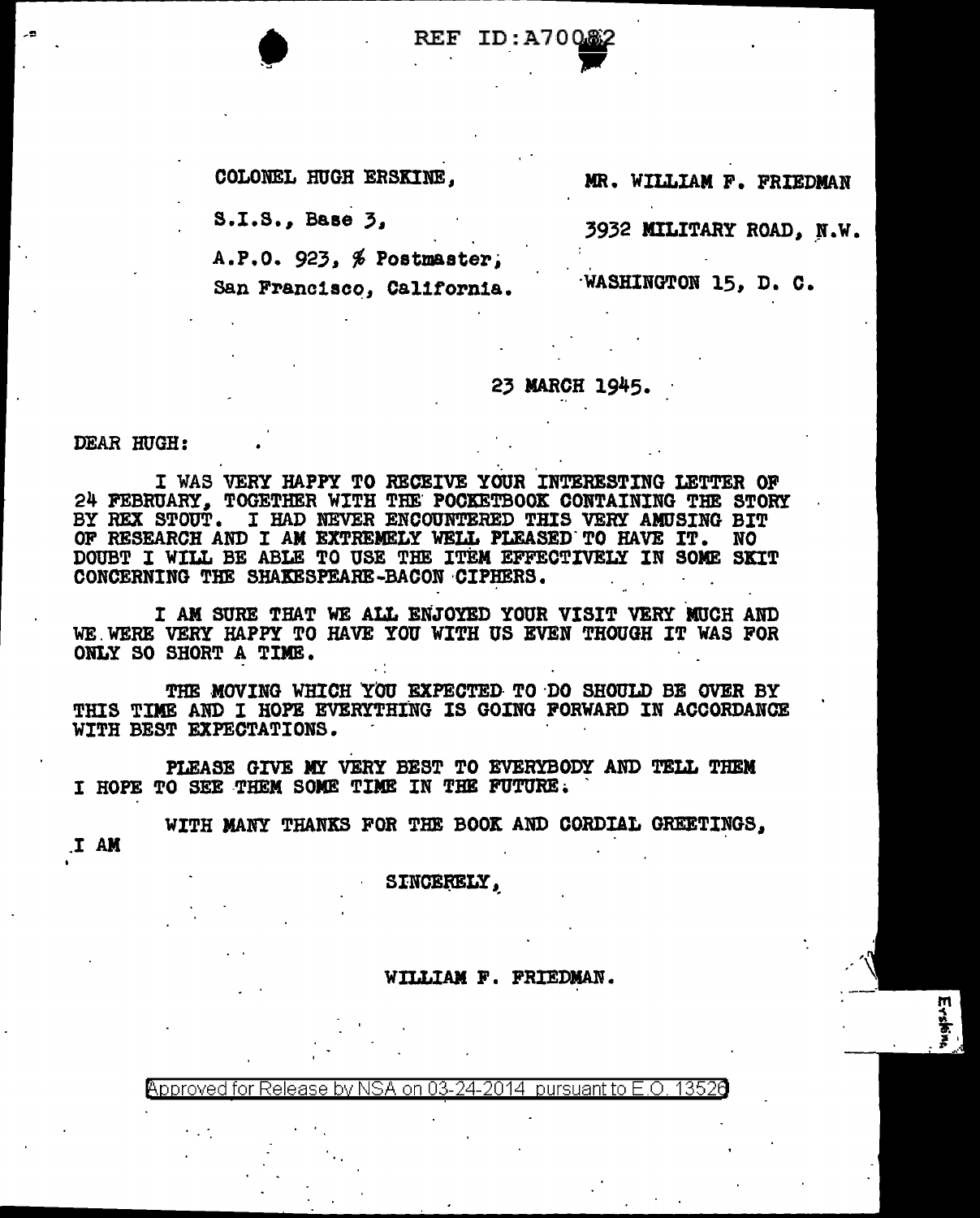ID:A70082 REF SECRET CONFIDENTIAL **RESTRICTED** DATE Maj FROM ТO Commanding Of Assistant Commandant Dir of Comm Research Control 0 Fiscal 0 Administrative 0 Post Adjutant Intelligence  $\sigma$ Provost Marshal 2nd Sig Serv Bn Chief, Pers & Tng Div Chief, Pers Br Chief, Ing Br 0/C Officer Pers Sec Chief, Oper Serv Div Chief, Communications Br Chief, Laboratory Br . Chief, Machine Br Chief, Supply Br O/C, SSA Mail Unit Chief, Security Div Chief, Protective Sec Br Chief, Cryptographic Br Chief, Development Br Chief, Intelligence Div Chief, Language Br Chief, Mil Cryptanalytic Br Chief, Gen Cryptanalytic Br Chief,  $T/A$  and Control Br  $T$ Chief, I & L Br ↸ As discussed As requested Comments and return Liformation and file Information and forwarding Information and return Recommendation See note on reverse Signature if approved Your action Wer pear this latterhead? The Tunes did. I wonder whether gen a.  $SIS(\&c$  Form  $\&c$ . (Rev 16 Nov 44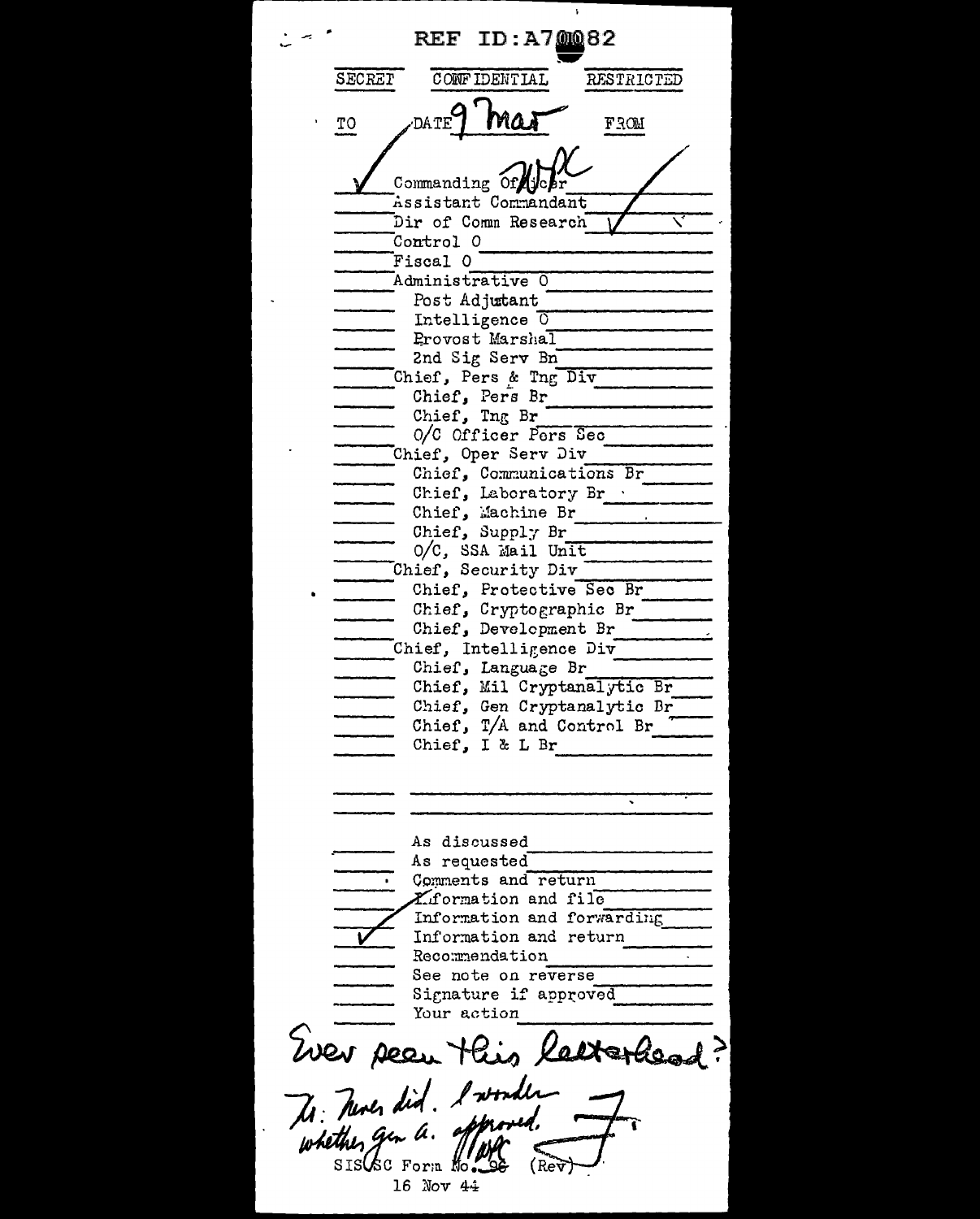REF UD+A70082 **STANDARD STANDARD** 24 February  $1710^{-7}$ SIGNAL INTELLIGENCE SERVICE Dear Aredman —<br>I sinder fue iden Juda sens Mementous organization of which which we one as much for ite accountions we injoy & seally fine happitality. I. enjoyed so much at arington Hace lash mont. Guerything was much as we think befor it when we arrived in Buchan gone wish ago today !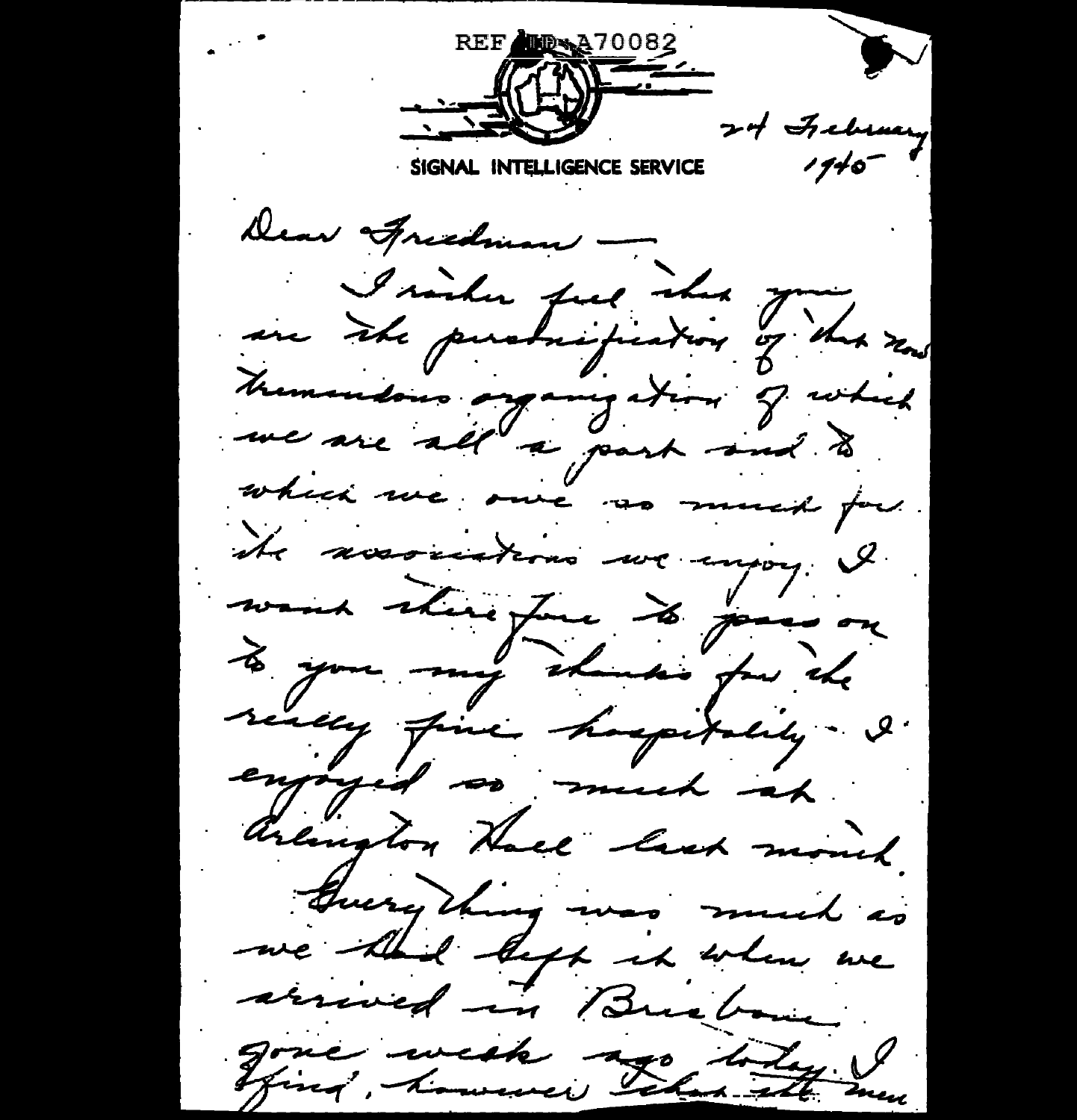REF IDENSIOS2 ELLIGENCE SERVICE we had but added to over rolls -wann & Ceph une nom veriealig vermed activens. We are all eagerly tooking forward Hour more to P.S. and ike headaches of moveng by extelse with a minimum production. like went forward to Tugon last night & make final arrangements. He should be back in 3 weeks and ihm probably in a